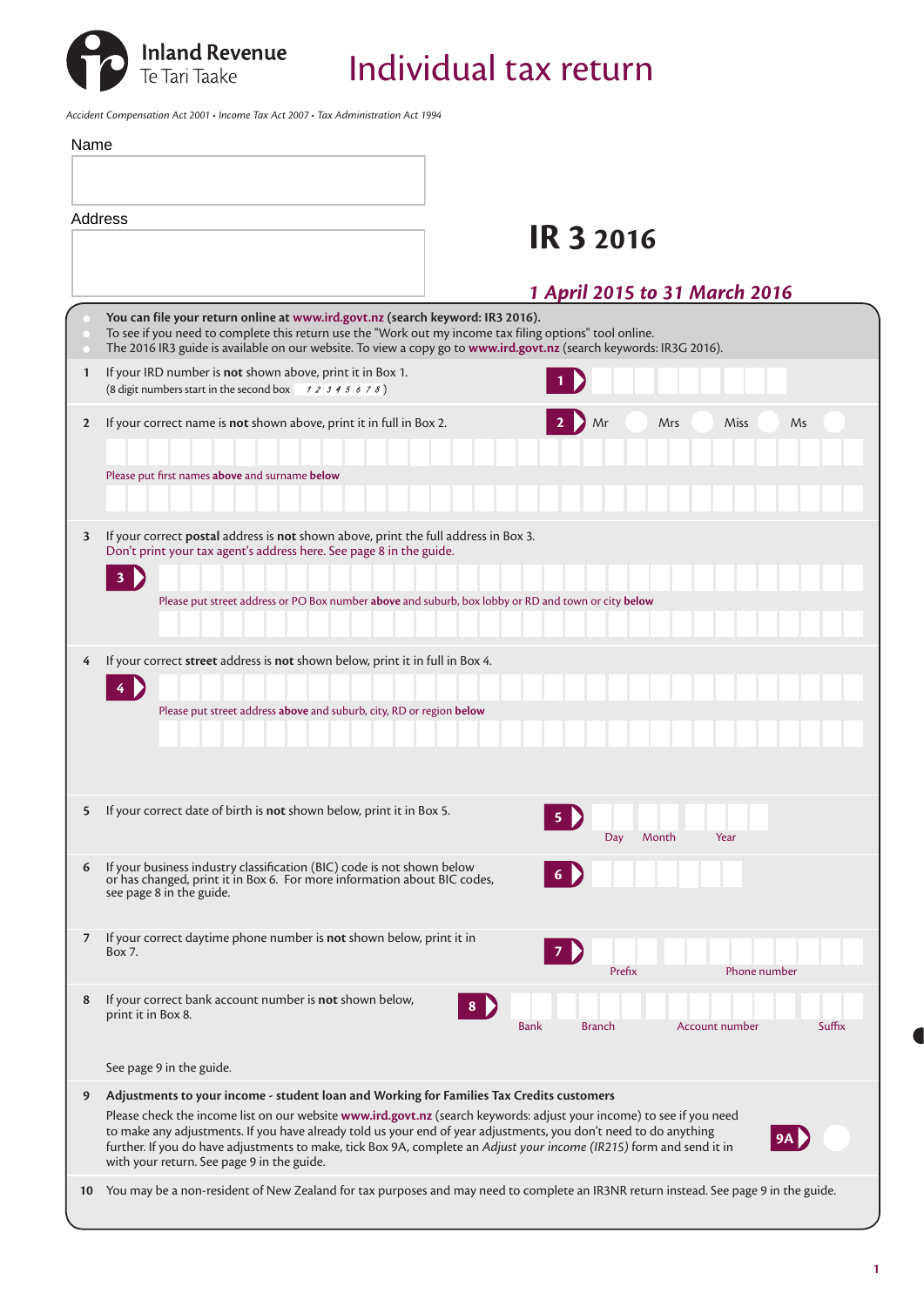|    | <b>Income</b>                                                         | Note: If any total is a loss, put a minus sign in the last box provided.                                                                                                                                                        |
|----|-----------------------------------------------------------------------|---------------------------------------------------------------------------------------------------------------------------------------------------------------------------------------------------------------------------------|
| 11 |                                                                       | Did you receive family tax credit from Work and Income? Don't include any payments from Inland Revenue. See page 11 in the guide.                                                                                               |
|    | No<br>Go to Question 11A                                              | Enter the amount from your summary of earnings below.<br>Yes                                                                                                                                                                    |
|    |                                                                       | Total family tax credit from Work and Income                                                                                                                                                                                    |
|    |                                                                       | \$<br>11                                                                                                                                                                                                                        |
|    |                                                                       | 11A Did you receive income with tax deducted, as shown on your summary of earnings? See page 11 in the guide.                                                                                                                   |
|    | Go to Question 12<br>No                                               | Copy the amounts from your summary of earnings to the boxes below.<br>Yes                                                                                                                                                       |
|    | <b>Total PAYE deducted</b>                                            | Total gross income                                                                                                                                                                                                              |
|    | \$<br><b>11AD</b>                                                     |                                                                                                                                                                                                                                 |
|    | ACC earners' levy                                                     | Total income not liable for ACC earners' levy                                                                                                                                                                                   |
|    | \$<br>11D                                                             | \$<br>11C                                                                                                                                                                                                                       |
|    | Total tax deducted                                                    | See page 13 in the guide for a list of income not liable for<br>ACC earners' levy (eg, NZ Super, income-tested benefits,                                                                                                        |
|    | \$<br>11E                                                             | student allowances).                                                                                                                                                                                                            |
| 12 |                                                                       | Did you receive income from schedular payments, as shown on your summary of earnings? See page 14 in the guide.                                                                                                                 |
|    | Go to Question 13<br>No<br>Total tax deducted                         | Copy the schedular payment totals from your summary of earnings to Boxes 12A<br>Yes<br>and 12B below. Enter any expenses related to schedular payments in Box 12C (don't<br>include at Box 26)                                  |
|    |                                                                       |                                                                                                                                                                                                                                 |
|    |                                                                       | Total gross payments                                                                                                                                                                                                            |
|    |                                                                       | 12B<br>S                                                                                                                                                                                                                        |
|    |                                                                       | Expenses related to schedular payments (don't include expenses claimed here at Box 26)                                                                                                                                          |
|    |                                                                       | \$<br>12C                                                                                                                                                                                                                       |
|    |                                                                       | Net schedular payments (Subtract Box 12C from Box 12B)                                                                                                                                                                          |
|    |                                                                       | S                                                                                                                                                                                                                               |
| 13 |                                                                       | Did you have any New Zealand interest paid or credited to you? Include any interest from partnerships, look-through companies and/or                                                                                            |
|    | trusts. Keep your interest statements or certificates.                |                                                                                                                                                                                                                                 |
|    | Go to Question 14<br>No.<br><b>Total RWT</b>                          | Print the totals here. See page 15 in the guide.<br>Yes<br>Total gross interest                                                                                                                                                 |
|    | 13A<br>Ś                                                              | Ś                                                                                                                                                                                                                               |
|    | If any of your interest was received from a partnership, look-through |                                                                                                                                                                                                                                 |
|    | company, trust and/or estate, please tick 13C.                        | 13C                                                                                                                                                                                                                             |
| 14 |                                                                       | Did you have any New Zealand dividends paid or credited to you or did you receive shares instead of dividends? Include any dividends<br>from partnerships, look-through companies and/or trusts. Keep your dividend statements. |
|    | Go to Question 15<br>N <sub>o</sub>                                   | Yes<br>Print the totals here. See page 17 in the guide.                                                                                                                                                                         |
|    | Total dividend imputation credits                                     |                                                                                                                                                                                                                                 |
|    | \$                                                                    |                                                                                                                                                                                                                                 |
|    | Total dividend RWT and payments for foreign dividends                 | Total gross dividends                                                                                                                                                                                                           |
|    | 14A<br>$\zeta$                                                        |                                                                                                                                                                                                                                 |
|    | company, trust and/or estate, please tick 14C.                        | If any of your dividends were received from a partnership, look-through<br>14C                                                                                                                                                  |
| 15 |                                                                       | Did you receive any taxable Maori authority distributions? Keep your distribution statements.                                                                                                                                   |
|    | Go to Question 16<br>No                                               | Print the totals here. See page 18 in the guide.<br>Yes                                                                                                                                                                         |
|    | Total Māori authority credits                                         | Total Māori authority distributions                                                                                                                                                                                             |
|    | Ś<br>15A                                                              |                                                                                                                                                                                                                                 |
| 16 | or 15, as appropriate.                                                | Did you receive any New Zealand estate or trust income? Exclude interest, dividends and distributions shown at Questions 13, 14                                                                                                 |
|    | Go to Question 17<br>No                                               | Print the totals here. See page 18 in the guide.<br>Yes                                                                                                                                                                         |
|    | Total tax paid by trustees                                            | Total estate or trust income (excluding amount in Box 16C)                                                                                                                                                                      |
|    | Ś                                                                     | $\zeta$<br>16B                                                                                                                                                                                                                  |
|    |                                                                       | Total taxable distributions from non-complying trusts                                                                                                                                                                           |
|    |                                                                       | \$<br>16C                                                                                                                                                                                                                       |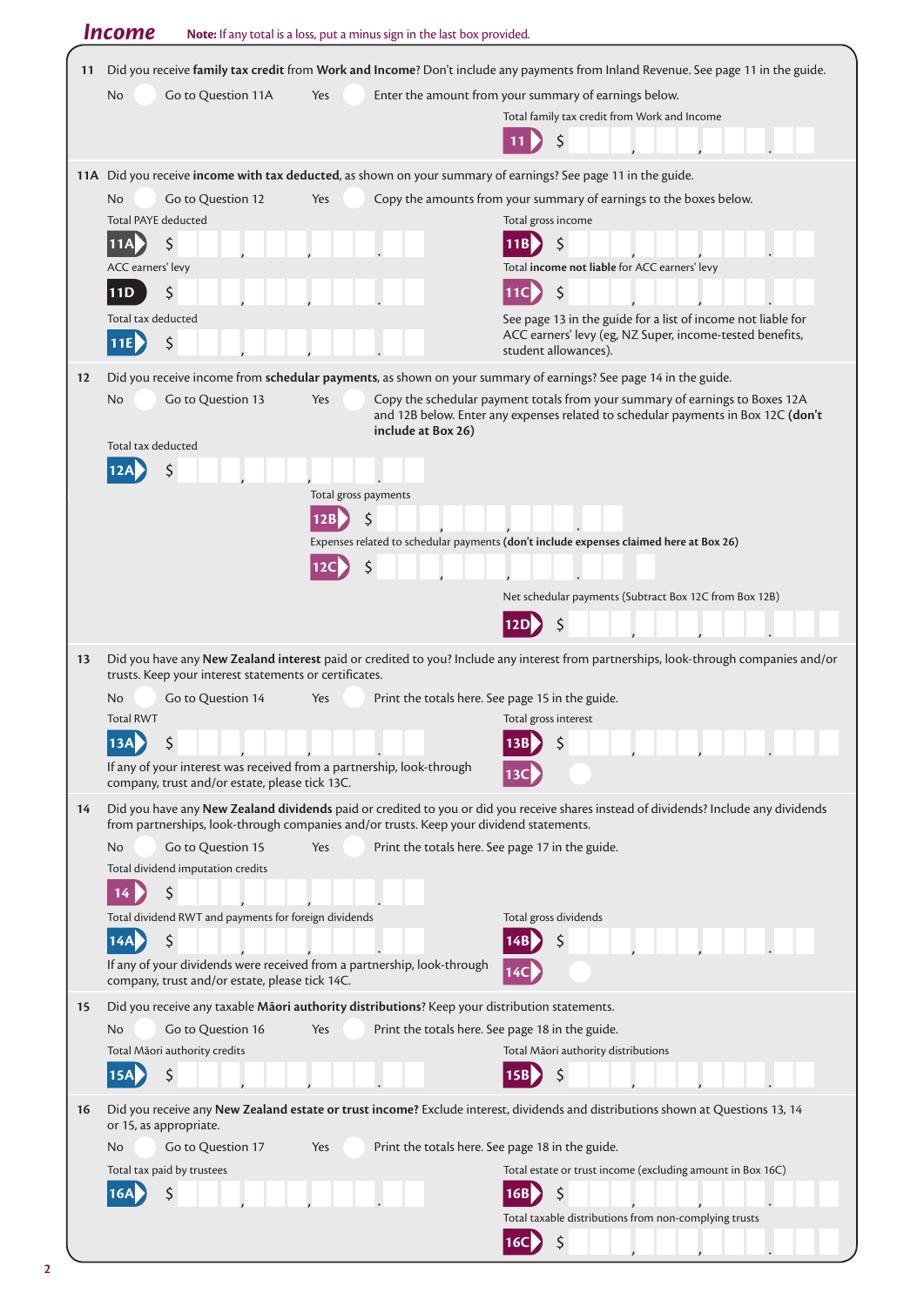| Did you receive any overseas income? Staple proof of overseas tax paid and a letter detailing any overseas losses to the top of page 3.<br>17<br>Go to Question 18<br>Print the totals here. See page 19 in the guide.<br>No.<br>Yes<br>Total overseas tax paid<br>Total overseas income<br>\$<br>\$<br>If your total overseas income includes a withdrawal and/or transfer |     |  |  |  |  |
|-----------------------------------------------------------------------------------------------------------------------------------------------------------------------------------------------------------------------------------------------------------------------------------------------------------------------------------------------------------------------------|-----|--|--|--|--|
|                                                                                                                                                                                                                                                                                                                                                                             |     |  |  |  |  |
|                                                                                                                                                                                                                                                                                                                                                                             |     |  |  |  |  |
|                                                                                                                                                                                                                                                                                                                                                                             |     |  |  |  |  |
|                                                                                                                                                                                                                                                                                                                                                                             |     |  |  |  |  |
| 17 <sub>C</sub><br>from a foreign superannuation scheme, please read page 20 in the<br>guide and tick Box 17C if applicable.                                                                                                                                                                                                                                                |     |  |  |  |  |
| Did you receive any partnership income? Exclude any income/losses shown at Questions 13, 14, 15, 17, 22 or 24 as appropriate.<br>18                                                                                                                                                                                                                                         |     |  |  |  |  |
| Go to Question 19<br>Print the totals here. See page 25 in the guide.<br>No.<br>Yes                                                                                                                                                                                                                                                                                         |     |  |  |  |  |
| Total partnership tax credits<br>Total active partnership income                                                                                                                                                                                                                                                                                                            |     |  |  |  |  |
| \$<br>\$<br>18A<br>18B                                                                                                                                                                                                                                                                                                                                                      |     |  |  |  |  |
| Did you receive any look-through company (LTC) income? Exclude any income/loss shown at Questions 13, 14, 15, 17, 22 and 24.<br>19                                                                                                                                                                                                                                          |     |  |  |  |  |
| Go to Question 20<br>Print the totals here. See page 25 in the guide.<br>No.<br>Yes<br>Total LTC tax credits                                                                                                                                                                                                                                                                |     |  |  |  |  |
| \$                                                                                                                                                                                                                                                                                                                                                                          |     |  |  |  |  |
| Total active LTC income - if this amount is a loss, put a minus sign in the last box.                                                                                                                                                                                                                                                                                       |     |  |  |  |  |
| \$<br>19B                                                                                                                                                                                                                                                                                                                                                                   |     |  |  |  |  |
| Non-allowable deductions this year                                                                                                                                                                                                                                                                                                                                          |     |  |  |  |  |
| $\zeta$<br>19Cl                                                                                                                                                                                                                                                                                                                                                             |     |  |  |  |  |
| Prior years' non-allowable deductions claimed this year                                                                                                                                                                                                                                                                                                                     |     |  |  |  |  |
| 19D                                                                                                                                                                                                                                                                                                                                                                         |     |  |  |  |  |
|                                                                                                                                                                                                                                                                                                                                                                             |     |  |  |  |  |
| Adjusted LTC income<br>Either add Boxes 19B and 19C or subtract Box 19D from 19B.<br>19E<br>Print your answer in Box 19E.                                                                                                                                                                                                                                                   |     |  |  |  |  |
| Tax credit and income subtotal<br>20<br>Add the blue Boxes 11E, 12A, 13A, 14A, 15A, 16A, 18A and 19A.<br>Add the dark red Boxes 11B, 12D, 13B, 14B, 15B, 16B, 16C,<br>Print the total in Box 20A.<br>17B, 18B and 19E. Print the total in Box 20B.<br>Tax credit subtotal<br>Income subtotal                                                                                |     |  |  |  |  |
| $\blacksquare$<br>$\overline{a}$<br>20B                                                                                                                                                                                                                                                                                                                                     |     |  |  |  |  |
| Did you receive a shareholder-employee salary with no tax deducted?<br>21                                                                                                                                                                                                                                                                                                   |     |  |  |  |  |
| Go to Question 22<br>Print the totals here. See page 26 in the guide.<br>No.<br>Yes                                                                                                                                                                                                                                                                                         |     |  |  |  |  |
| Total shareholder-employee salary                                                                                                                                                                                                                                                                                                                                           |     |  |  |  |  |
|                                                                                                                                                                                                                                                                                                                                                                             |     |  |  |  |  |
| If you did not receive a shareholder-employee salary but may in the<br>future, please tick Box 21A.                                                                                                                                                                                                                                                                         |     |  |  |  |  |
| If you qualify for WfFTC, and you are a major shareholder working full-time without pay for your close company                                                                                                                                                                                                                                                              |     |  |  |  |  |
| which earns gross income, please read page 26 in the guide and tick this box if it applies to you.                                                                                                                                                                                                                                                                          | 21B |  |  |  |  |
| Did you receive any rents?<br>22                                                                                                                                                                                                                                                                                                                                            |     |  |  |  |  |
| Go to Question 23<br>Print the totals here. See page 27 in the guide.<br>No.<br>Yes                                                                                                                                                                                                                                                                                         |     |  |  |  |  |
| Net rents                                                                                                                                                                                                                                                                                                                                                                   |     |  |  |  |  |
|                                                                                                                                                                                                                                                                                                                                                                             |     |  |  |  |  |
| Did you receive income from self-employment? Don't include any income from your summary of earnings here.<br>23                                                                                                                                                                                                                                                             |     |  |  |  |  |
| N <sub>o</sub><br>Go to Question 24<br>Print the totals here. See page 27 in the guide.<br>Yes                                                                                                                                                                                                                                                                              |     |  |  |  |  |
| Self-employed net income                                                                                                                                                                                                                                                                                                                                                    |     |  |  |  |  |
|                                                                                                                                                                                                                                                                                                                                                                             |     |  |  |  |  |
|                                                                                                                                                                                                                                                                                                                                                                             |     |  |  |  |  |
| Did you receive any other income? This includes income from any taxable property sales/disposals not already included elsewhere in<br>24<br>your return.                                                                                                                                                                                                                    |     |  |  |  |  |
| Go to Question 25<br>Print the totals here. See page 29 in the guide.<br>Yes<br>No.                                                                                                                                                                                                                                                                                         |     |  |  |  |  |
| Total other net income                                                                                                                                                                                                                                                                                                                                                      |     |  |  |  |  |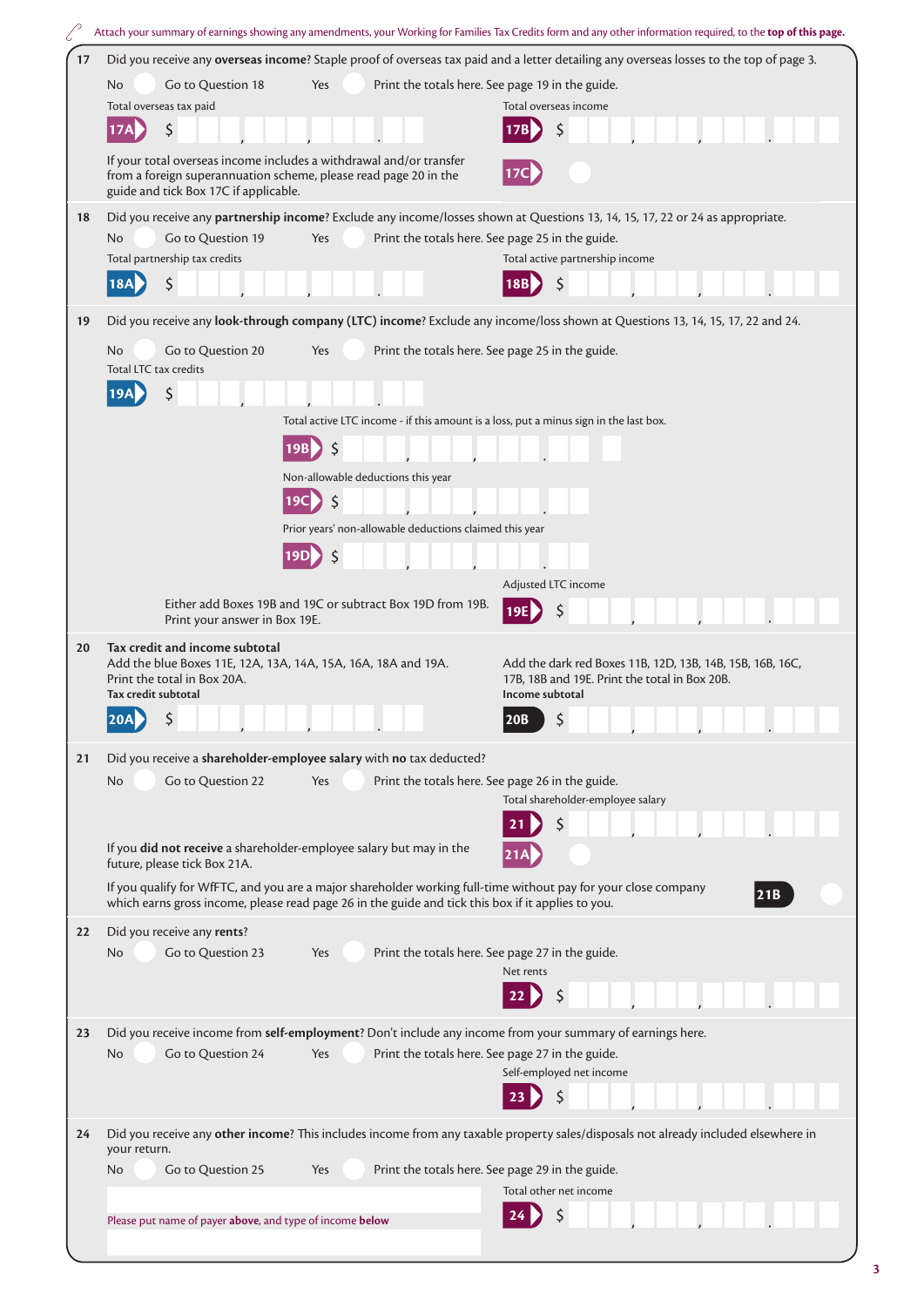| 25       | <b>Total income</b><br>Add Boxes 20B, 21, 22, 23 and 24. Print your answer in Box 25.                                                                                                                                                                                                             | <b>Total income</b><br>\$<br>25                                                                        |
|----------|---------------------------------------------------------------------------------------------------------------------------------------------------------------------------------------------------------------------------------------------------------------------------------------------------|--------------------------------------------------------------------------------------------------------|
| 26       | Are you claiming other expenses against your income? Note: If you've claimed expenses somewhere else in this return, do not show them                                                                                                                                                             |                                                                                                        |
|          | here.<br>Go to Question 27<br>Yes<br>No.<br>If you paid someone to complete your return, print that person's name in the panel below.<br>Please put first names above, and surname below                                                                                                          | Print the totals here. See page 31 in the guide.<br>Total other expenses claimed                       |
| 27       | Income after expenses<br>Subtract Box 26 from Box 25. Print your answer in Box 27.<br>Use this amount to work out your tax credits.                                                                                                                                                               | Income after expenses<br>\$<br>27                                                                      |
| 28<br>29 | Are you claiming net losses brought forward?<br>Go to Question 29<br>No.<br>Yes<br>Amount brought forward<br>Your taxable income                                                                                                                                                                  | Print the net loss amounts in Boxes 28A and 28B. See page 32 in the guide.<br>Amount claimed this year |
|          | Subtract Box 28B from Box 27. Print your answer in Box 29.                                                                                                                                                                                                                                        | Taxable income                                                                                         |
|          | Claim a tax credit for donations on the Tax credit claim form (IR526).<br><b>Tax credits</b><br>Don't send in donation receipts with this IR3 return. See page 33 in the guide.                                                                                                                   |                                                                                                        |
| 30       | If your income at Question 27 is between \$24,000 and \$48,000, you may be able to claim the independent earner tax credit (IETC).<br>See our website at www.ird.govt.nz (search keyword: IETC) and the IR3N or pages 33 to 35 in the guide to see if you're eligible and<br>calculate your IETC. |                                                                                                        |
|          | 30A Are you eligible for this tax credit? To have the IETC included in your assessment you must tick "Yes" below.<br>Go to Question 31<br>Yes<br><b>No</b><br>30B If you received excluded overseas income, complete the dates you received this below.                                           |                                                                                                        |
|          | Start<br>30В<br>Day<br>Month<br>Year<br>Print the number of qualifying months here.<br>Print your tax credit here.                                                                                                                                                                                | End<br>Day<br>Month<br>Year<br>30C                                                                     |
| 31       | Do you have excess imputation credits brought forward?                                                                                                                                                                                                                                            |                                                                                                        |
|          | Go to Question 32<br>See page 35 of the guide. Print the total here.<br>No.<br>Yes                                                                                                                                                                                                                | $31$ $\left\{5\right\}$                                                                                |
|          | <b>Tax calculation</b>                                                                                                                                                                                                                                                                            |                                                                                                        |
| 32       | Please use the tax calculation worksheet on the IR3N or page 38 in the guide to work out the amount of tax to pay or amount to be<br>refunded.                                                                                                                                                    | Tax on taxable income                                                                                  |
|          | Transfer the tax on taxable income from Box 2 of the worksheet to Box 32.                                                                                                                                                                                                                         | \$<br>32<br>Residual income tax                                                                        |
|          | Transfer the residual income tax from Box 12 of the worksheet to Box 32A.                                                                                                                                                                                                                         | \$<br>32A<br>(Tick one)<br>Credit<br><b>Debit</b><br>Tax calculation result                            |
|          | Transfer the tax calculation result from Box 14 of the worksheet to Box 32B.                                                                                                                                                                                                                      | \$<br>32B<br>(Tick one)<br>Credit<br>Debit                                                             |
| 33       | Are you entitled to claim an early payment discount? See page 42 in<br>the guide.                                                                                                                                                                                                                 | 33 <sup>1</sup><br>Yes<br>No                                                                           |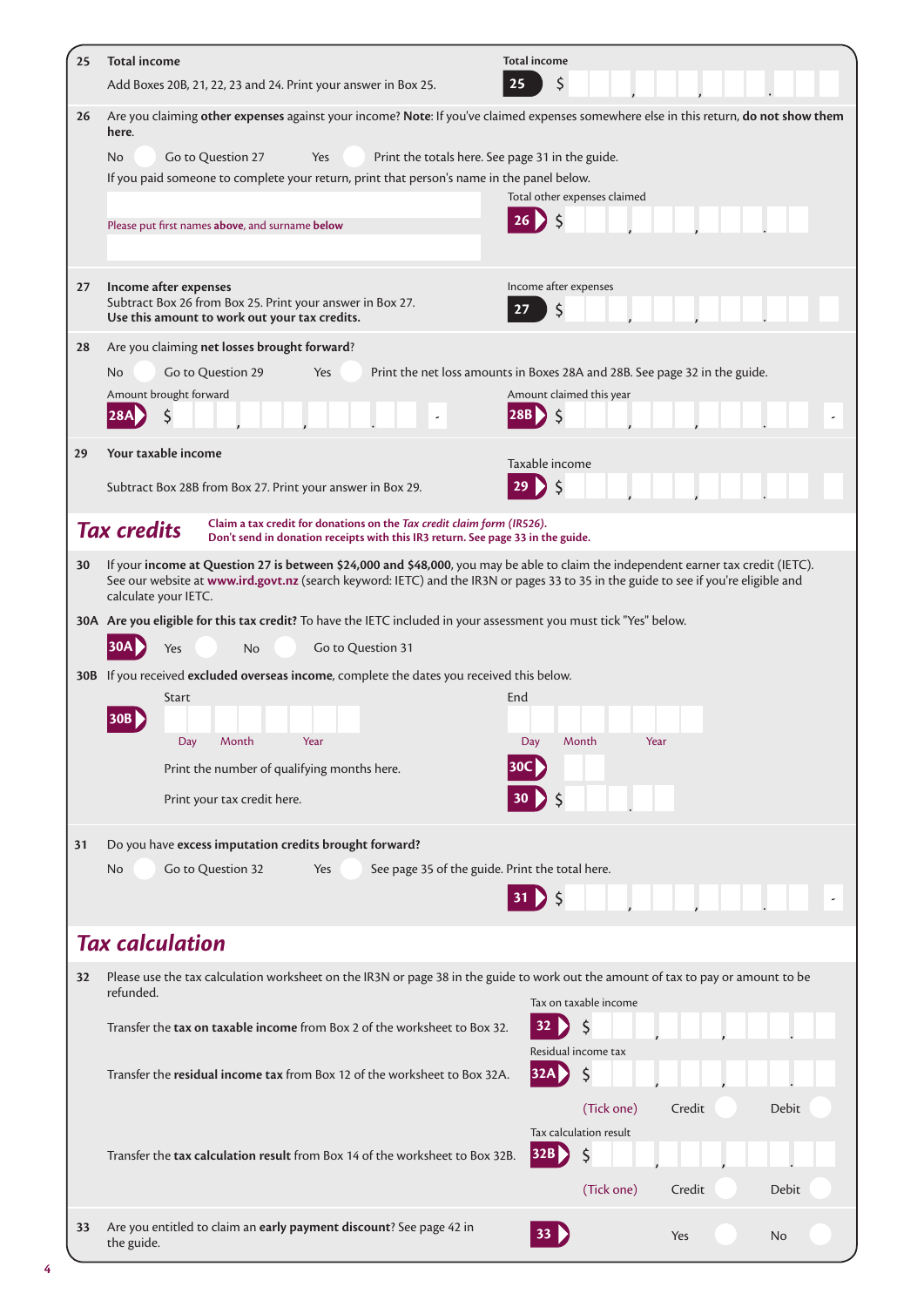## *Refunds and/or transfers*

**Note:** If you or your spouse or partner (or ex-spouse or ex-partner) received any Working for Families Tax Credits during the year, this isn't your final refund or tax to pay. You'll need to confirm the details on the Working for Families Tax Credits form and, if there are any changes, staple it to the top of page 3 of this return.

| 34 | Getting a refund - how do you want it paid?                                                                                       |       |                  |     |
|----|-----------------------------------------------------------------------------------------------------------------------------------|-------|------------------|-----|
|    | Copy your refund from Box 32B to Box 34.                                                                                          | 34    | \$               |     |
|    | Print any overpayment of 2017 provisional tax you would like refunded in<br>Box 34A.                                              |       | S                |     |
|    | Add Box 34 and Box 34A and print your answer in Box 34B.                                                                          |       |                  |     |
|    | Do you want your refund transferred:                                                                                              |       |                  |     |
|    | to 2017 provisional tax? Print the amount in Box 34C.                                                                             |       | Ś                |     |
|    | to this year's student loan? Print the amount in Box 34D.                                                                         |       |                  |     |
|    | to someone else's income tax account?<br>Are you "associated"? See page 45 in the guide.                                          |       | Yes              | No  |
|    | Name of taxpayer receiving your refund                                                                                            |       | Their IRD number |     |
|    |                                                                                                                                   | 34F I |                  |     |
|    | Year ended 31 March<br>Amount                                                                                                     |       | S                |     |
|    | to someone else's 2016 student loan?<br>Are you "associated"? See page 45 in the guide.                                           |       | Yes              | No  |
|    | Name of taxpayer receiving your refund                                                                                            |       | Their IRD number |     |
|    |                                                                                                                                   | 341   |                  |     |
|    | Amount                                                                                                                            |       |                  |     |
|    | Other - If you want your:<br>• refund transferred to another tax type, or                                                         |       |                  |     |
|    | • overpaid 2017 provisional tax transferred to pay your 2016 residual income tax debt                                             |       |                  |     |
|    | staple a note to the top of the front page of this return.                                                                        |       |                  |     |
|    | Subtract Boxes 34C, 34D, 34G and 34J from Box 34B. Print your answer in<br>Box 34K.                                               | 134K  | \$               |     |
|    | The fastest and safest way to receive your refund is by direct credit to your bank account. Please check the correct bank account |       |                  |     |
|    | number is preprinted at Question 8.<br>If you bank account isn't preprinted, please include it at Question 8.                     |       |                  |     |
|    |                                                                                                                                   |       |                  |     |
|    | <b>2017 provisional tax</b>                                                                                                       |       |                  |     |
| 35 | Is the amount in Box 32A a debit of more than \$2,500?                                                                            |       |                  |     |
|    | Go to Question 36 Yes<br>You may have to pay 2017 provisional tax. See page 46 in the guide, then print the details below.<br>No  |       |                  |     |
|    | Print the option used (S, E or R) in Box 35A.<br>$\bullet$                                                                        |       |                  |     |
|    | Print your 2017 provisional tax payment in Box 35B.<br>$\bullet$                                                                  |       |                  | 0 0 |
| 36 | Did you at any time during the income year hold rights in a foreign company, unit trust, superannuation scheme or life insurance  |       |                  |     |
|    | policy for which disclosure is required?                                                                                          |       |                  |     |
|    | Go to Question 37<br>No<br>See page 48 in the guide.<br>Yes                                                                       |       |                  |     |
|    |                                                                                                                                   |       |                  |     |
|    |                                                                                                                                   |       |                  |     |
|    |                                                                                                                                   |       |                  |     |
|    |                                                                                                                                   |       |                  |     |